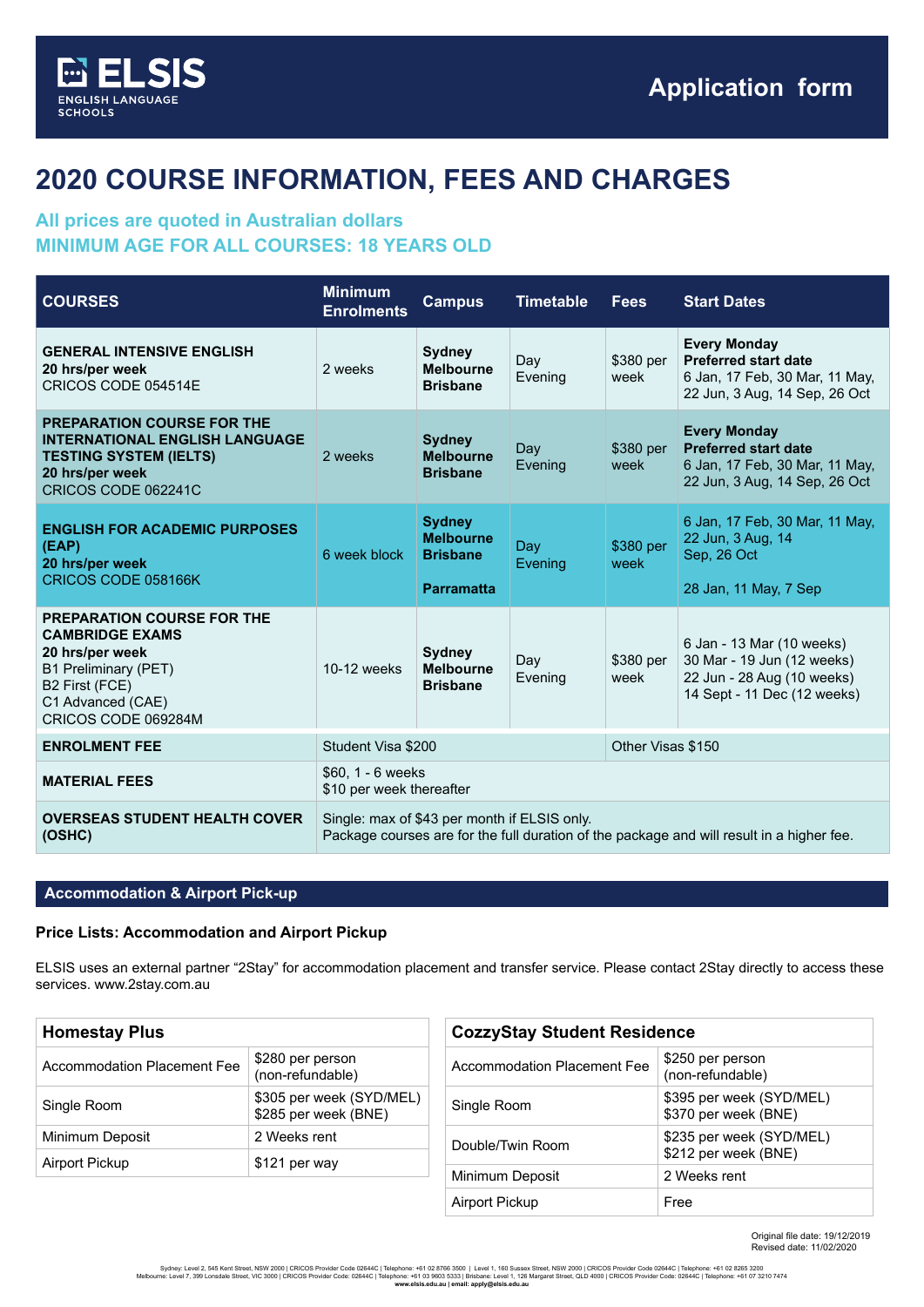## **Student details**

## **Price Lists: Accommodation and Airport Pickup**

ELSIS uses an external partner "2Stay" for accommodation placement and transfer service. Please contact 2Stay directly to access these services. www.2stay.com.au

|                                                  | First Name: <u>________________________</u>            |                                                                                                                 |
|--------------------------------------------------|--------------------------------------------------------|-----------------------------------------------------------------------------------------------------------------|
| $ \mathsf{Single} $<br>Marital Status:           | Married   Divorced                                     | Apply from:     Onshore  <br>Offshore                                                                           |
| Date of Birth: $\frac{1}{\sqrt{2}}$              | Age:__________                                         | Male<br>Female<br>Other<br>Gender:                                                                              |
|                                                  |                                                        |                                                                                                                 |
|                                                  | Address (home country): Manual Address (home country): |                                                                                                                 |
|                                                  |                                                        | Telephone: will be a series of the series of the series of the series of the series of the series of the series |
|                                                  |                                                        |                                                                                                                 |
|                                                  |                                                        |                                                                                                                 |
| $\sim$ $\sim$ $\sim$ $\sim$ $\sim$ $\sim$ $\sim$ |                                                        |                                                                                                                 |

#### **Course details**

ELSIS course options: General Intensive English (GE), IELTS Preparation (IELTS), English for Academic Purposes (EAP), and Cambridge Exam preparation.

|                        | <b>Course Name</b> | <b>SYD</b> | <b>MEL</b> | <b>BNE</b>   | <b>PAR</b>      | Timetable Preference*         | Study<br>Break** | <b>Start Date</b> | <b>Weeks</b>               |
|------------------------|--------------------|------------|------------|--------------|-----------------|-------------------------------|------------------|-------------------|----------------------------|
| 1 <sup>st</sup> course |                    |            |            | $\mathbf{I}$ | <b>Contract</b> | $\blacksquare$ Day<br>Evening |                  |                   | $\frac{120}{}$ $\frac{}{}$ |
| $2nd$ course           |                    |            |            | L.           |                 | Day<br>Evening                |                  | /20               |                            |
| 3rd course             |                    |            |            |              |                 | Day<br>Evening                |                  | /20               |                            |
| $4th$ course           |                    |            |            |              |                 | Day<br>Evening                |                  | /20               |                            |
|                        |                    |            |            |              |                 |                               |                  |                   |                            |

\*The Day timetable consists of morning and afternoon

Timetables will be allocated when placement test has been completed at ELSIS There is no guarantee of timetable preference.

\*\*Study break is available for standalone GE or IELTS only. To be eligible, student must have ONE GE or IELTS CoE.

#### **Start Dates**

• General Intensive English and IELTS students commence every Monday excluding public holidays, (see important dates).

- Cambridge Preparation Courses and English for Academic Purposes commence on specific dates. Please check the dates on page 1.
- To enter ELSIS courses, students must successfully complete a Pre-Entry English Language Test

Email:\_\_\_\_\_\_\_\_\_\_\_\_\_\_\_\_\_\_\_\_\_\_\_\_\_\_\_\_\_\_\_\_\_\_\_\_\_\_\_\_\_\_\_\_\_\_\_\_\_\_\_\_\_\_\_\_\_\_\_\_\_

## **Important dates**

2020 Public Holidays:

| New Year's Day (National)                                                                                                                                           | 01 January | Reconciliation Day (ACT)                    | 01 June       |  |
|---------------------------------------------------------------------------------------------------------------------------------------------------------------------|------------|---------------------------------------------|---------------|--|
| Australia Day (National)                                                                                                                                            | 26 January | Queen's Birthday (National except QLD & WA) | 08 June       |  |
| Australia Day Holiday (National)                                                                                                                                    | 27 January | Ekka Wednesday * (QLD)                      | 12 August     |  |
| Labour Day (VIC)                                                                                                                                                    | 09 March   | Labour Day (ACT, NSW & SA)                  | 05 October    |  |
| <b>Good Friday (National)</b>                                                                                                                                       | 10 April   | Queen's Birthday (QLD)                      | 05 October    |  |
| Easter Sunday (ACT, NSW, QLD & VIC)                                                                                                                                 | 12 April   | Melbourne Cup Day * (VIC)                   | 03 November   |  |
| <b>Easter Monday (National)</b>                                                                                                                                     | 13 April   | Christmas Day (National)                    | 25 December   |  |
| Anzac Day (National)                                                                                                                                                | 25 April   | Boxing Day (National except SA)             | 26 December   |  |
| Labour Day (QLD)                                                                                                                                                    | 04 May     | ELSIS X-Mas Break (2 weeks - Sydney,        | 21 Dec 2020 - |  |
| Melbourne, Brisbane)<br>03 Jan 2021<br>A full week's tuition is payable for weeks comprising public holidays,<br>no refunds will be offered due to shortened weeks. |            |                                             |               |  |
| <b>Agent information</b>                                                                                                                                            |            |                                             |               |  |
| Did an agent assist you with the enrolment?<br>Yes<br>No.<br><b>Agent Stamp</b><br>Agency Name:<br>What is the name of the counsellor?                              |            |                                             |               |  |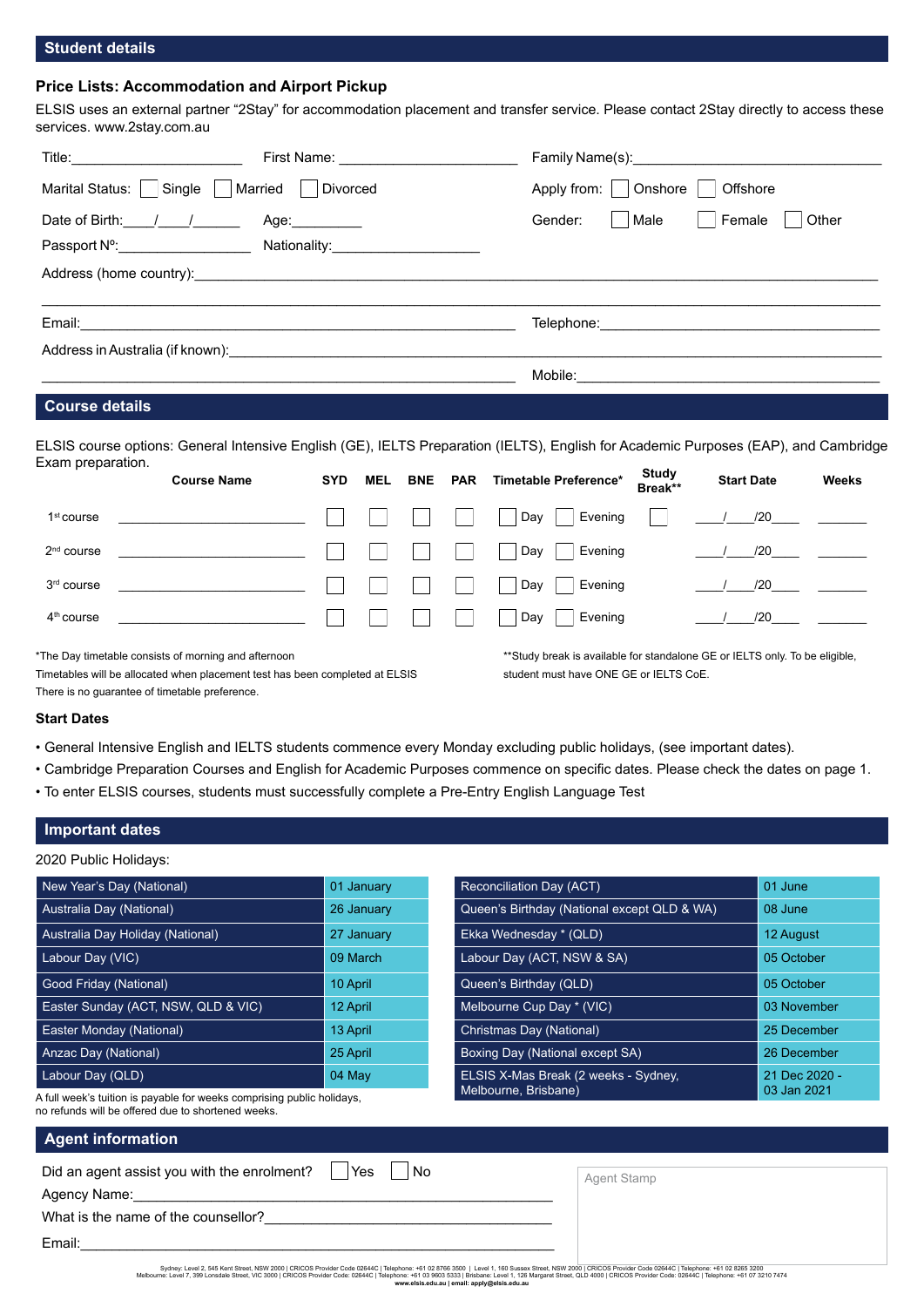## **Visa and Insurance details**

| Student<br>Put a tick in the box for the Visa you will study with:                                                            | Visitor (Tourist)<br>Working Holidav              | Other                                    |  |  |
|-------------------------------------------------------------------------------------------------------------------------------|---------------------------------------------------|------------------------------------------|--|--|
| If you are travelling on a Student Visa, the Australian Government requires you to have Overseas Student Health Cover (OSHC). |                                                   |                                          |  |  |
| Do you require OSHC:     Yes     No                                                                                           | $ $ Single $ $<br>Cover required:                 | $\vert$ Family of 2 $\vert$ Family of 2+ |  |  |
| If you require family cover, please list your dependant(s) name(s)                                                            |                                                   |                                          |  |  |
| Name                                                                                                                          | ∣ Female<br>Other<br> Male  <br>Gender:           | Date of birth /                          |  |  |
| Name                                                                                                                          | Male   Female  <br>Other<br>Gender:               | Date of birth                            |  |  |
| Name                                                                                                                          | $\blacksquare$ Female<br>Male<br>Other<br>Gender: | Date of birth /                          |  |  |
|                                                                                                                               |                                                   |                                          |  |  |
| <b>Educational background</b>                                                                                                 |                                                   |                                          |  |  |

Name of highest qualification:

Name of institution/ year completed:

English Language Proficiency – score and date of test (i.e. IELTS, PTE (academic), TOEFL, others):

## **Further study in Australia**

What will you do when you finish your English course?

| University Course                     | Business or other Vocational Course |
|---------------------------------------|-------------------------------------|
| Travel Return Home                    | <b>Other</b>                        |
| If you are going on to further study: |                                     |
| Course Applied for:                   |                                     |
| Name of Institution:                  |                                     |
|                                       |                                     |

Course Commencement Date: 11

| <b>TOTAL FEES - Please complete</b> |               |  |
|-------------------------------------|---------------|--|
| <b>F</b> nrolment Fee               | $\frac{1}{2}$ |  |
| Tuition Fee (1)                     | $\frac{1}{2}$ |  |
| Tuition Fee (2)                     | $\frac{1}{2}$ |  |
| Tuition Fee (3)                     | $\frac{1}{2}$ |  |
| OSHC                                | $\frac{1}{2}$ |  |
| <b>Material Fee</b>                 | $\frac{1}{2}$ |  |
| Airport Pick-up                     | $\frac{1}{2}$ |  |
| Accom. Placement                    | $\frac{1}{2}$ |  |
| Accommodation                       | $\sim$        |  |
| <b>TOTAL</b>                        | \$            |  |